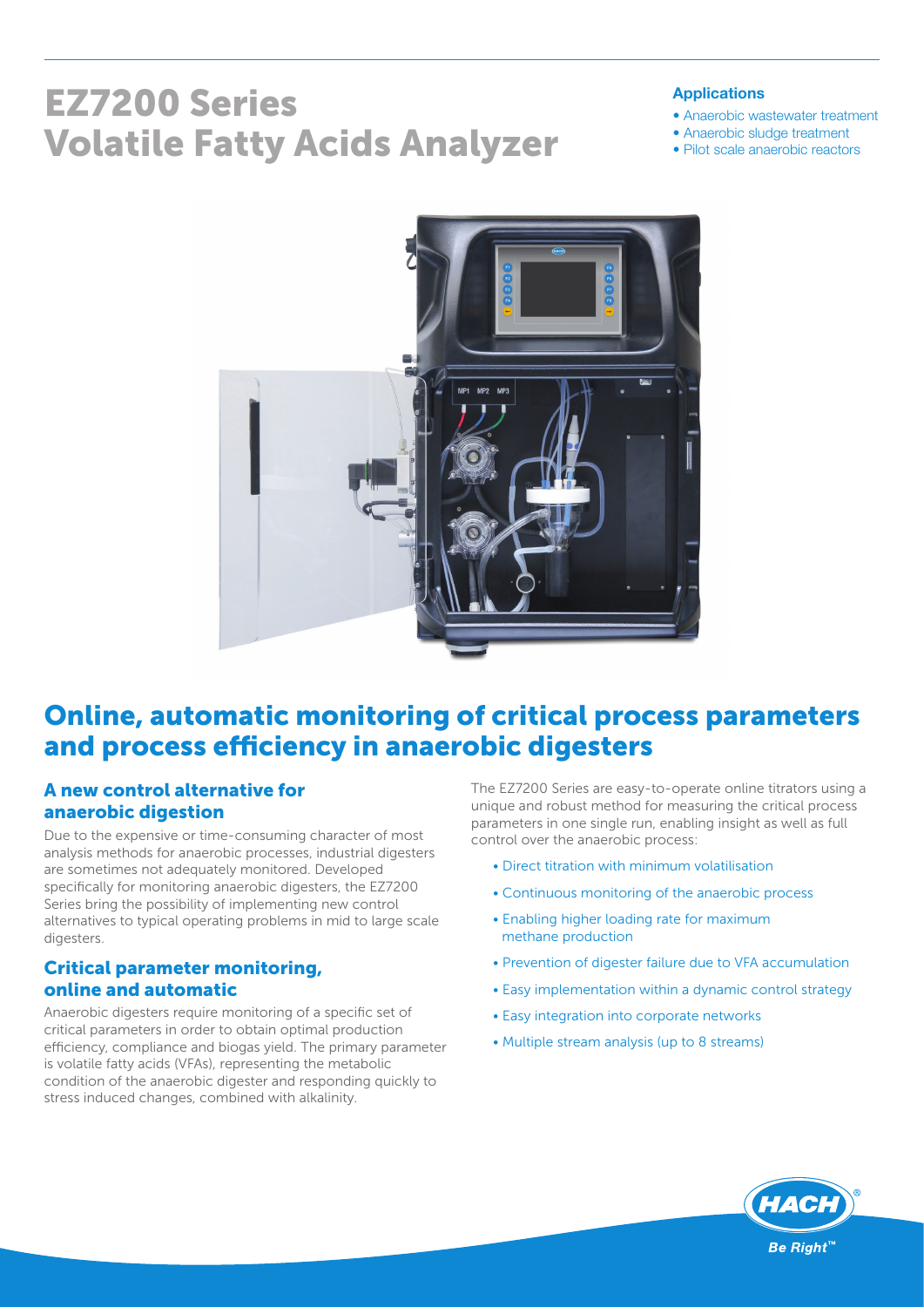#### Technical Data\*

| Model                                           | <b>EZ720x</b>                                                                                                                                                                                                                              | <b>EZ725x</b>                                                                                                                  |  |  |  |  |
|-------------------------------------------------|--------------------------------------------------------------------------------------------------------------------------------------------------------------------------------------------------------------------------------------------|--------------------------------------------------------------------------------------------------------------------------------|--|--|--|--|
| <b>Parameter</b>                                | Volatile fatty acids (VFA)                                                                                                                                                                                                                 | Volatile fatty acids (VFA), total alkalinity, partial alkalinity                                                               |  |  |  |  |
| Range                                           | 10 - 500 mg/L<br>as acetate equivalent                                                                                                                                                                                                     | VFAs 10 - 500 mg/L as acetate equivalent;<br>Alkalinity, total and Alkalinity, 50 - 2500 mg/L as CaCO <sub>3</sub>             |  |  |  |  |
|                                                 | 20 - 1000 mg/L<br>as acetate equivalent                                                                                                                                                                                                    | VFAs 20 - 1000 mg/L as acetate equivalent;<br>Alkalinity, total and Alkalinity, partial 50 - 2500 mg/L as CaCO <sub>3</sub>    |  |  |  |  |
|                                                 | 100 - 5000 mg/L<br>as acetate equivalent                                                                                                                                                                                                   | VFAs 100 - 5000 mg/L as acetate equivalent;<br>Alkalinity, total and Alkalinity, partial 250 - 5000 mg/L as CaCO <sub>3</sub>  |  |  |  |  |
|                                                 | 500 - 10,000 mg/L<br>as acetate equivalent                                                                                                                                                                                                 | VFAs 500 - 10000 mg/L as acetate equivalent;<br>Alkalinity, total and Alkalinity, partial 250 - 5000 mg/L as CaCO <sub>3</sub> |  |  |  |  |
| <b>Lower Limit of</b><br><b>Detection (LOD)</b> | $\leq 10$ mg/L                                                                                                                                                                                                                             |                                                                                                                                |  |  |  |  |
| <b>Precision</b>                                | Better than 3% full scale range for standard test solutions                                                                                                                                                                                |                                                                                                                                |  |  |  |  |
| <b>Measurement Method</b>                       | Acid-base titration                                                                                                                                                                                                                        |                                                                                                                                |  |  |  |  |
| <b>Interferences</b>                            | Phosphates and similar dissociating ions and non-fatty acids which on acidification from<br>undissociated acids may cause interference. Sulphide may deteriorate some types of pH electrodes.<br>Fats, oil, proteins, surfactants and tar. |                                                                                                                                |  |  |  |  |
| <b>Cycle Time</b>                               | 10 - 15 minutes                                                                                                                                                                                                                            |                                                                                                                                |  |  |  |  |
| <b>Automatic cleaning</b>                       | Yes                                                                                                                                                                                                                                        |                                                                                                                                |  |  |  |  |
| <b>Calibration</b>                              | Automatic; frequency freely programmable                                                                                                                                                                                                   |                                                                                                                                |  |  |  |  |
| Validation                                      | Automatic; frequency freely programmable                                                                                                                                                                                                   |                                                                                                                                |  |  |  |  |
| <b>Ambient Temperature</b>                      | 10 - 30 °C $\pm$ 4 °C deviation at 5 - 95% relative humidity (non-condensing)                                                                                                                                                              |                                                                                                                                |  |  |  |  |
| <b>Reagent Requirements</b>                     | Keep between 10 - 30 °C (50 - 86 °F)                                                                                                                                                                                                       |                                                                                                                                |  |  |  |  |
| <b>Sample Pressure</b>                          | By external overflow vessel                                                                                                                                                                                                                |                                                                                                                                |  |  |  |  |
| <b>Sample Flow Rate</b>                         | 100 - 300 mL/min                                                                                                                                                                                                                           |                                                                                                                                |  |  |  |  |
| <b>Sample Temperature</b>                       | 10 - 30 °C (50 - 86 °F)                                                                                                                                                                                                                    |                                                                                                                                |  |  |  |  |
| <b>Sample Quality</b>                           | Maximum particle size 500 µm, < 0.1 g/L<br>Most applications require the use of an EZ9130 sampling/filtration system.                                                                                                                      |                                                                                                                                |  |  |  |  |
| <b>Power</b>                                    | 100 - 240 VAC, 50/60 Hz<br>Max. power consumption: 120 VA                                                                                                                                                                                  |                                                                                                                                |  |  |  |  |
| <b>Instrument Air</b>                           |                                                                                                                                                                                                                                            | Dry and oil free according to ISA-S7.0.01-1996 quality standard for instrument air                                             |  |  |  |  |
| Rinsing                                         |                                                                                                                                                                                                                                            | With tap water                                                                                                                 |  |  |  |  |
| <b>Drain</b>                                    |                                                                                                                                                                                                                                            | Atmospheric pressure, vented, min. Ø 64 mm                                                                                     |  |  |  |  |
| <b>Earth Connection</b>                         |                                                                                                                                                                                                                                            | Dry and clean earth pole with low impedance (< 1 Ohm) using an earth cable of > 2.5 mm <sup>2</sup>                            |  |  |  |  |
| <b>Analog Outputs</b>                           |                                                                                                                                                                                                                                            | Active 4 - 20 mA max. 500 Ohm load, standard 1, max. 8 (option)                                                                |  |  |  |  |
| <b>Digital Outputs</b>                          | Optional: Modbus (TCP/IP, RS485)                                                                                                                                                                                                           |                                                                                                                                |  |  |  |  |
| Alarm                                           |                                                                                                                                                                                                                                            | 1 x malfunctioning, 4 x user-configurable, max. 24 VDC/0.5 A, potential free contacts                                          |  |  |  |  |
| <b>Protection Class</b>                         |                                                                                                                                                                                                                                            | Analyzer cabinet: IP55 / Panel PC: IP65                                                                                        |  |  |  |  |
| <b>Material</b>                                 |                                                                                                                                                                                                                                            | Hinged part: Thermoform ABS, door: plexiglass<br>Wall section: Galvanized steel, powder coated                                 |  |  |  |  |
| Dimensions (H x W x D)                          |                                                                                                                                                                                                                                            | 690 mm x 465 mm x 330 mm                                                                                                       |  |  |  |  |
| Weight                                          |                                                                                                                                                                                                                                            | 25 kg (55 lbs.)                                                                                                                |  |  |  |  |
| <b>Certifications</b>                           |                                                                                                                                                                                                                                            | CE compliant / ETL certified                                                                                                   |  |  |  |  |

*\*Subject to change without notice.*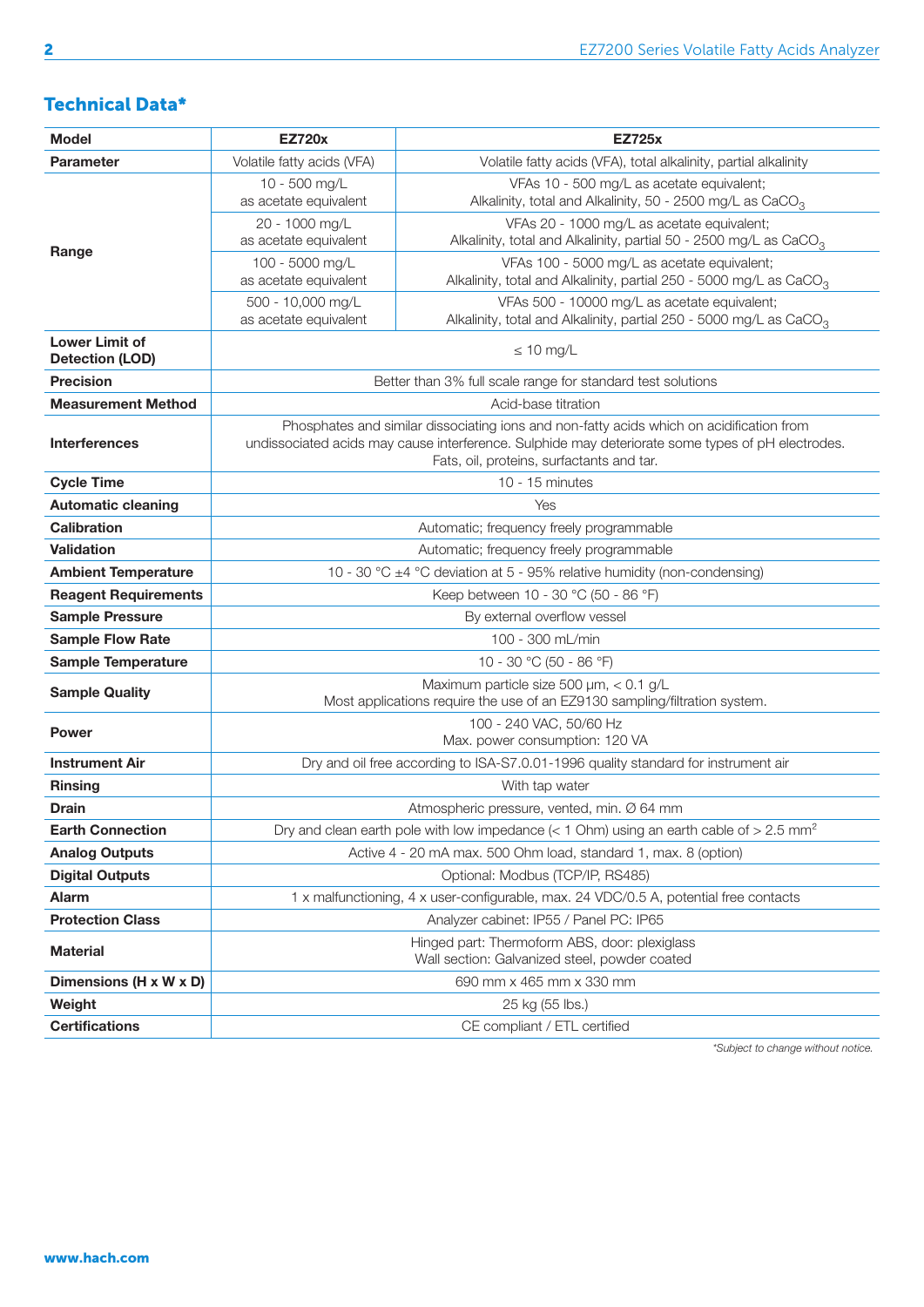### Dimensions - Drawings





#### Hach Service

With Hach Service, you have a global partner who understands your needs and cares about delivering timely, high-quality service you can trust. Our Service Team brings unique expertise to help you maximize instrument uptime, ensure data integrity, maintain operational stability, and reduce compliance risk.